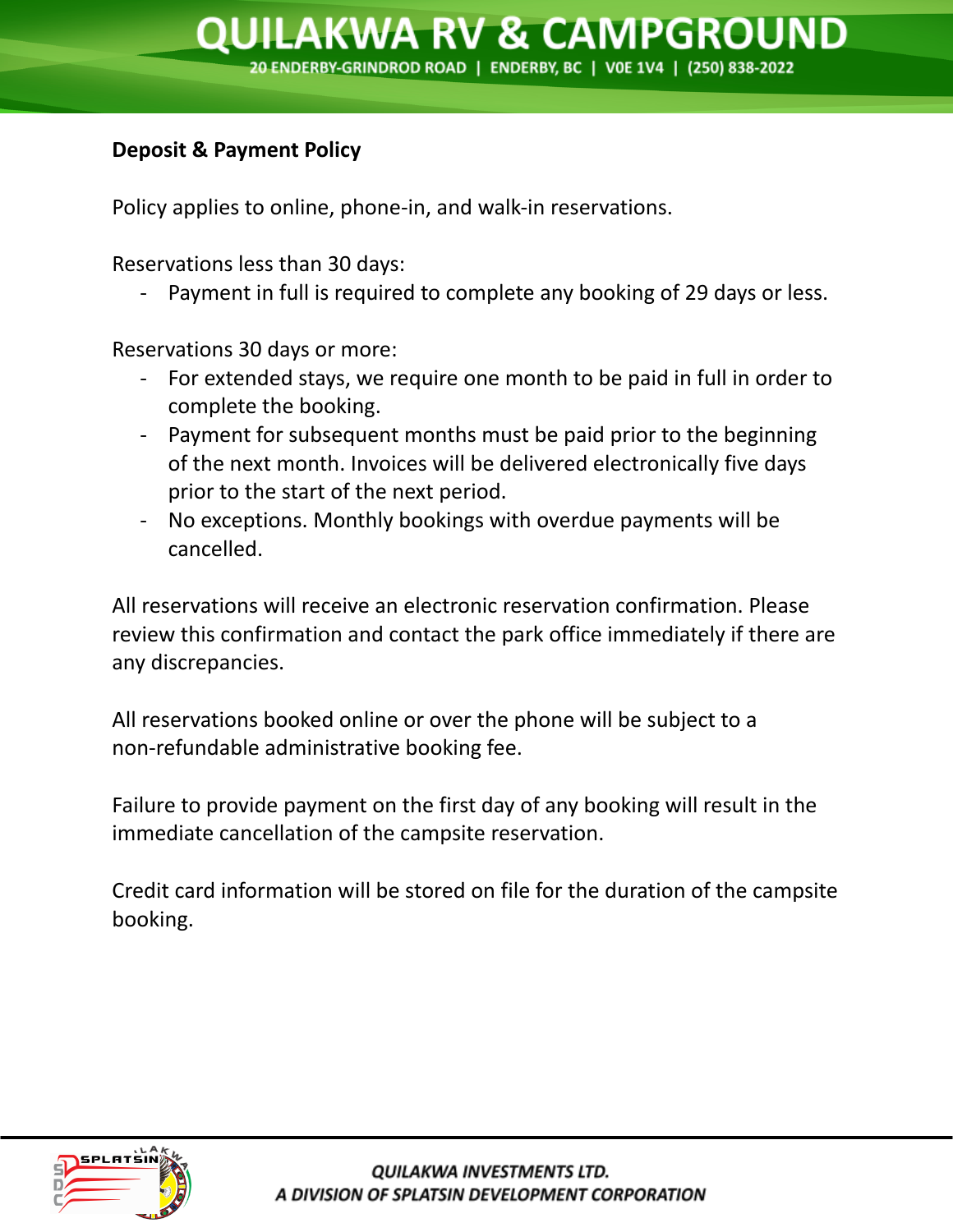## **Cancellation Policy**

# **CAMPSITES**

Cancellations 30 days or more prior to arrival:

- Monthly bookings: 75% of camping fees refunded.
- Nightly bookings: 100% of camping fees refunded, minus \$5 booking fee.

Cancellation 15-29 days prior to arrival:

- Monthly bookings: 50% of camping fees refunded.
- Nightly bookings: 50% of camping fees refunded.

Cancellation less than 15 days prior to arrival:

- No refunds.

YURTS & PAVILION

Cancellation 15+ days prior to arrival:

- 50% refund

Cancellation less than 15 days prior to arrival:

- No refunds.

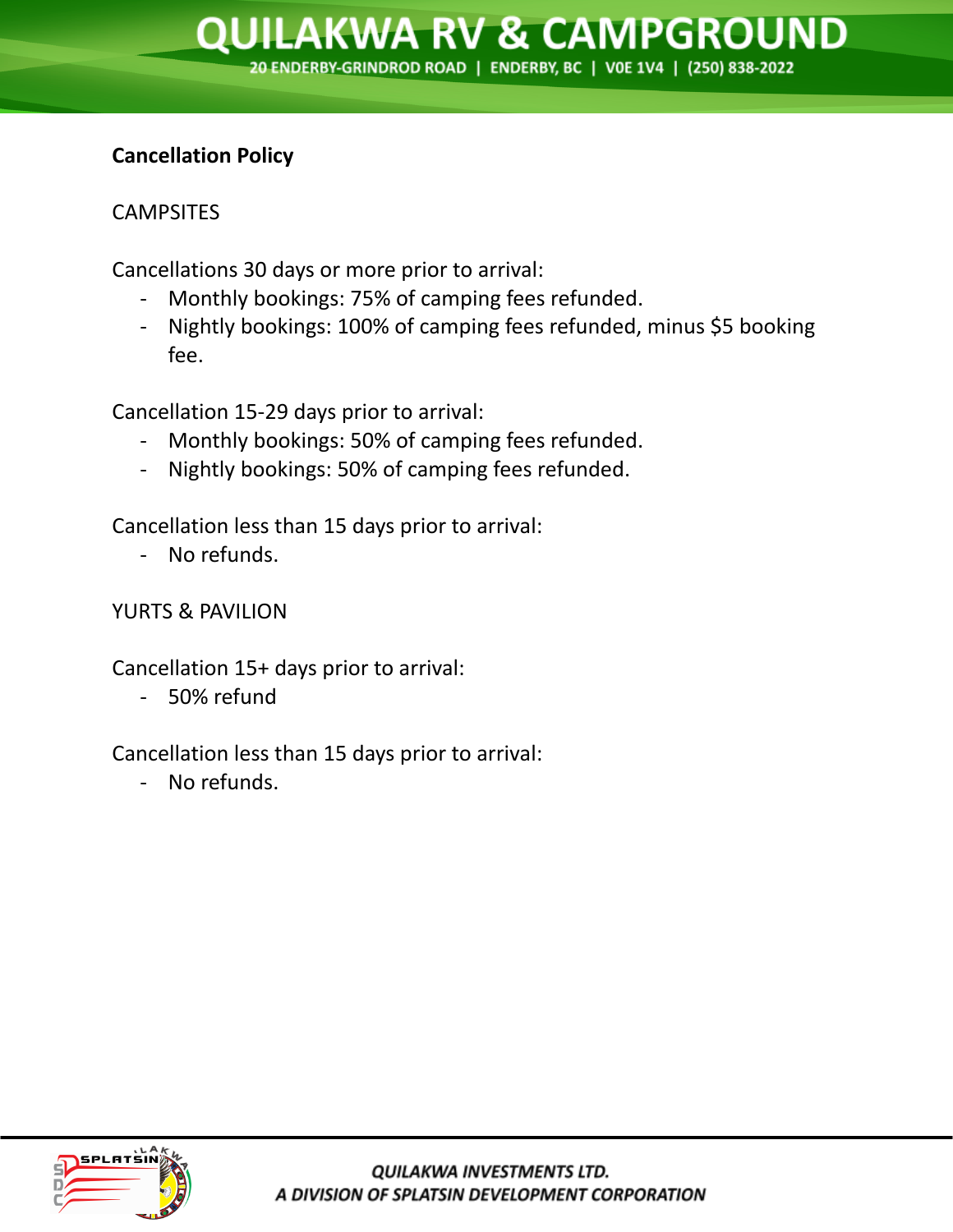#### **Reservation Policy**

All online and phone-in reservations are subject to an administrative booking fee of \$5.00.

Extra charges that may apply (extra people/pets, tents, oversized RVs, etc.) are payable at the time of booking.

If you shorten your reservation at check in or less than 15 days prior to arrival, you do not receive a refund for those days.

Quilakwa reserves the right to move any booking to another site. Bookings may be subject to site changes without notice to accommodate longer bookings or larger RV units. Quilakwa makes every attempt to accommodate requests and keep groups close together.

Reservation fee payments will confirm that you have read and agree to all policies, rates, rules, and regulations.

Quilakwa management reserves the right to remove or refuse entry to any person who violates or disregards a park policy. No refund will be provided. Park guests and their visitors agree to use this campground at their own risk.

Quilakwa Investments is not responsible for damage, injury, or loss to persons, pets, or property. We reserve the right to make changes to the rules, regulations, and fees, at our discretion.

Thank you for choosing Quilakwa RV & Campground. We hope you enjoy your stay!

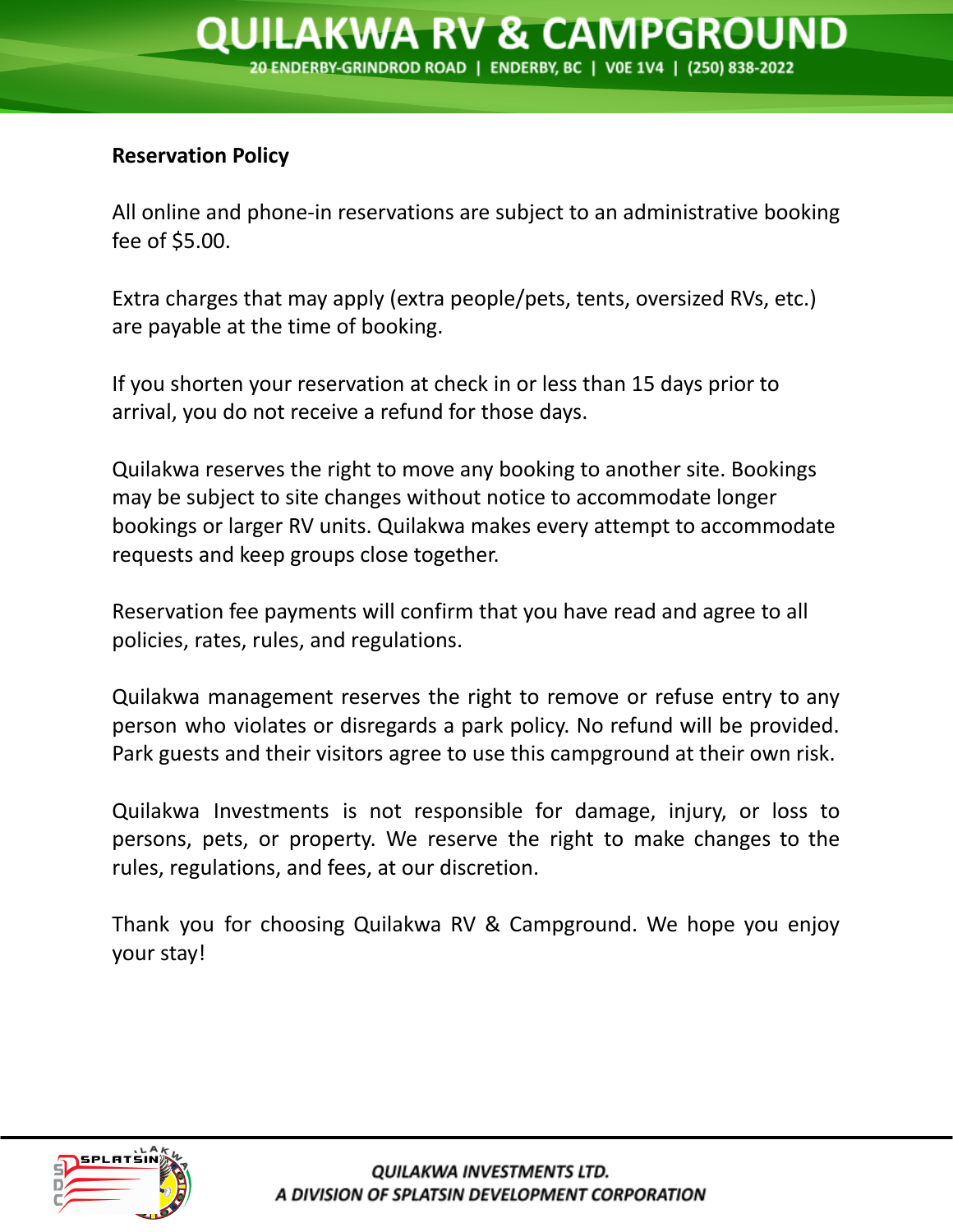### **PARK RULES & GUIDELINES**

## **All customers and/or guests must abide by the following rules and guidelines, no exceptions.**

- Maximum 6 people on a single campsite either a maximum of 4 adults or a combination of 2 adults and 4 dependent children. Charges for additional campers will apply.
- Maximum of 2 camping units per campsite, with a maximum of 1 trailer. Permitted set-ups are 1 trailer, 1 trailer/1 tent, or 2 tents. Charges for additional tents will apply and are only permitted should space permit.
- Camp fees must be paid upon arrival at the campground. No hook-ups will be provided until Quilakwa has received payment. Payment must be made by cash, debit, or credit. No e-transfers, cheques, or other methods of payment will be accepted.
- Long-term reservations must be paid electronically and in advance. Seasonal reservations may be paid monthly, but each month must be paid by the  $1<sup>st</sup>$  of the month.
- Quilakwa does accept and prefers advanced payments. Cancellations will be charged \$10 up to 24 hours BEFORE the arrival date, and one full day's rate if cancelled within 24 hours of arrival date.
- Quilakwa reserves the right to remove vehicles of guests that refuse to provide payment. Towing will be at the owner's expense.
- Check-out time is 10:00 AM. No late check-outs. Campsites need to be prepared for next guests.
- Guests may check-in as early as 12:00 PM.
- Quilakwa RV & Campground is not responsible for lost or stolen property during your stay.
- Quiet times are from 10:00 PM  $-$  7:00 AM. No generators between these hours. Excessive noise is not permitted at any time. Please be considerate to your fellow campers.
- Speed limit within the campground is 5 km/h, no exceptions.